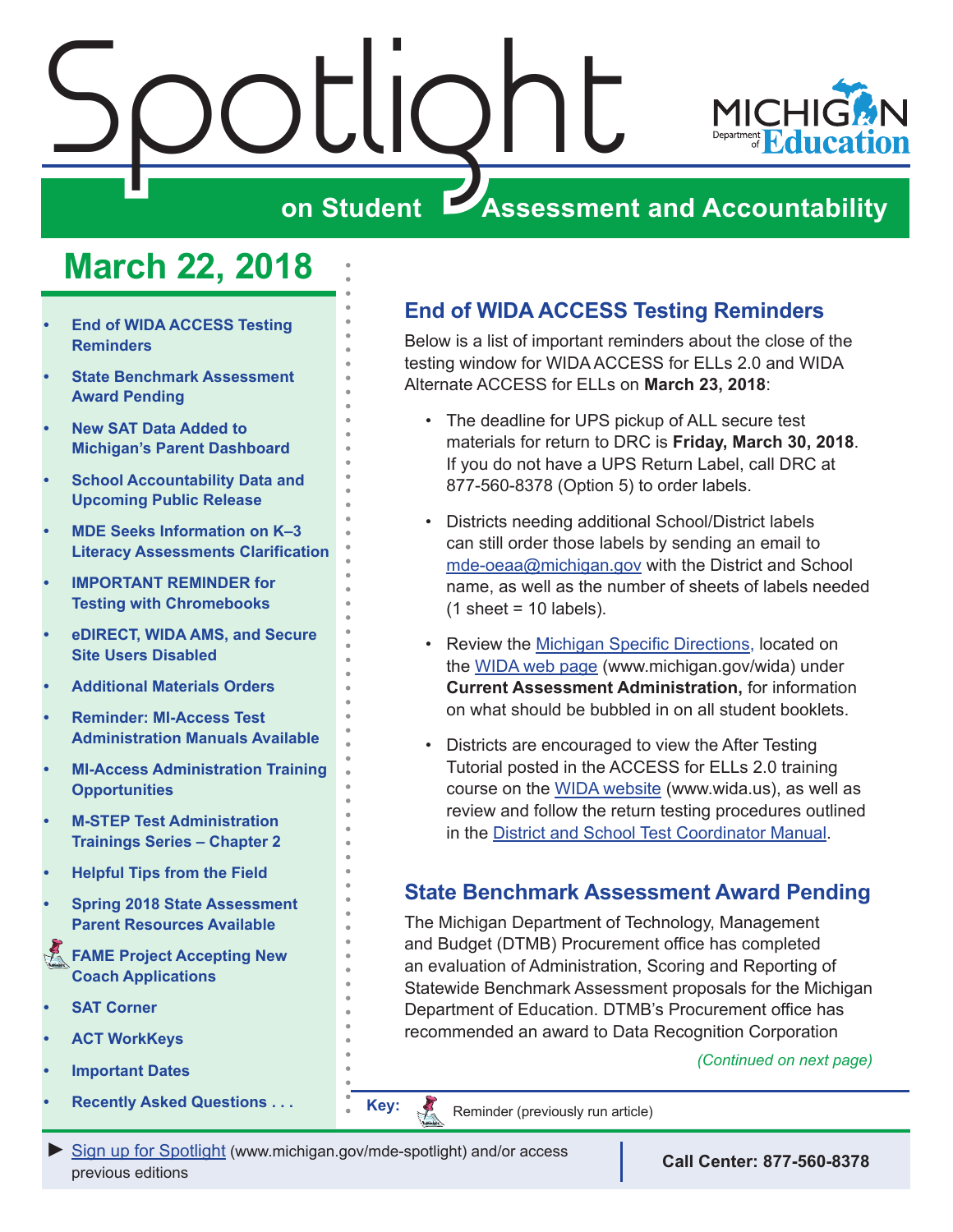<span id="page-1-0"></span>(DRC) and the Northwest Evaluation Association (NWEA), pending State Administrative Board approval and contract agreement. These two vendors are the only bidders that met the minimum requirements of technical review for reward consideration.

The two vendors are slated to provide three different benchmark options from which schools can choose.

- • NWEA Measure of Academic Progress (MAP) assessment
- DRC BEACON benchmark assessment
- DRC Smarter Balanced Interim Comprehensive and Block assessment.

These tools will focus on mathematics and English language arts in grades 3-8 and pending final processes will be available in the fall of 2018.

Look for additional information in future issues of the Spotlight as plans begin to be built out.

## **New SAT Data Added to Michigan's Parent Dashboard for School Transparency**

This week the "Percent of Graduates from High School who are Proficient on the SAT" was added to the state's [Parent Dashboard for School Transparency](http://www.mischooldata.org/ParentDashboard) ([www.mischooldata.org/ParentDashboard\)](http://www.mischooldata.org/ParentDashboard) located on [mischooldata.org.](http://www.mischooldata.org)

The online Parent Dashboard was launched on January 9, 2018 by the Michigan Department of Education (MDE) in collaboration with the Center for Educational Performance and Information (CEPI) to advance the State Board of Education's vision of an easy-to-use dashboard filled with meaningful schoollevel data that offers a more balanced picture of school quality.

### **The Parent Dashboard:**

- was designed with parents to show school information they say is important, and enhanced by ongoing parent feedback
- • currently includes nearly 20 different factors—or measures—that parents say are important to them
- • comes from data already collected from schools and reported in MiSchoolData.org.
- • provides one easy location where parents and caregivers can view building-level information and data
- • can be accessed on any computer or mobile device

The dashboard is designed to be a "living tool" that will be updated as new school data become available.

Future phases of the Parent Dashboard will include additional school comparison options and available new data not previously reported for schools. Proposed categories include early learning access, access to technology, services to students with disabilities and English learners, and extracurricular activities.

# **School Accountability Data in Secure Site and Upcoming Public Release**

The Michigan Department of Education (MDE) has provided authorized school and district [Secure Site](http://www.michigan.gov/oeaa-secure)  ([www.mi.gov/oeaa-secure\)](http://www.michigan.gov/oeaa-secure) users a month-long courtesy window to review embargoed 2016-17 school accountability reports and student datafiles for the new Michigan School Index System. The Michigan School Index System was developed to comply with the accountability requirements set forth in Every Student Succeeds Act of 2015 (ESSA) and is to be used for identifying schools for state and federal supports.

#### *(Continued on next page)*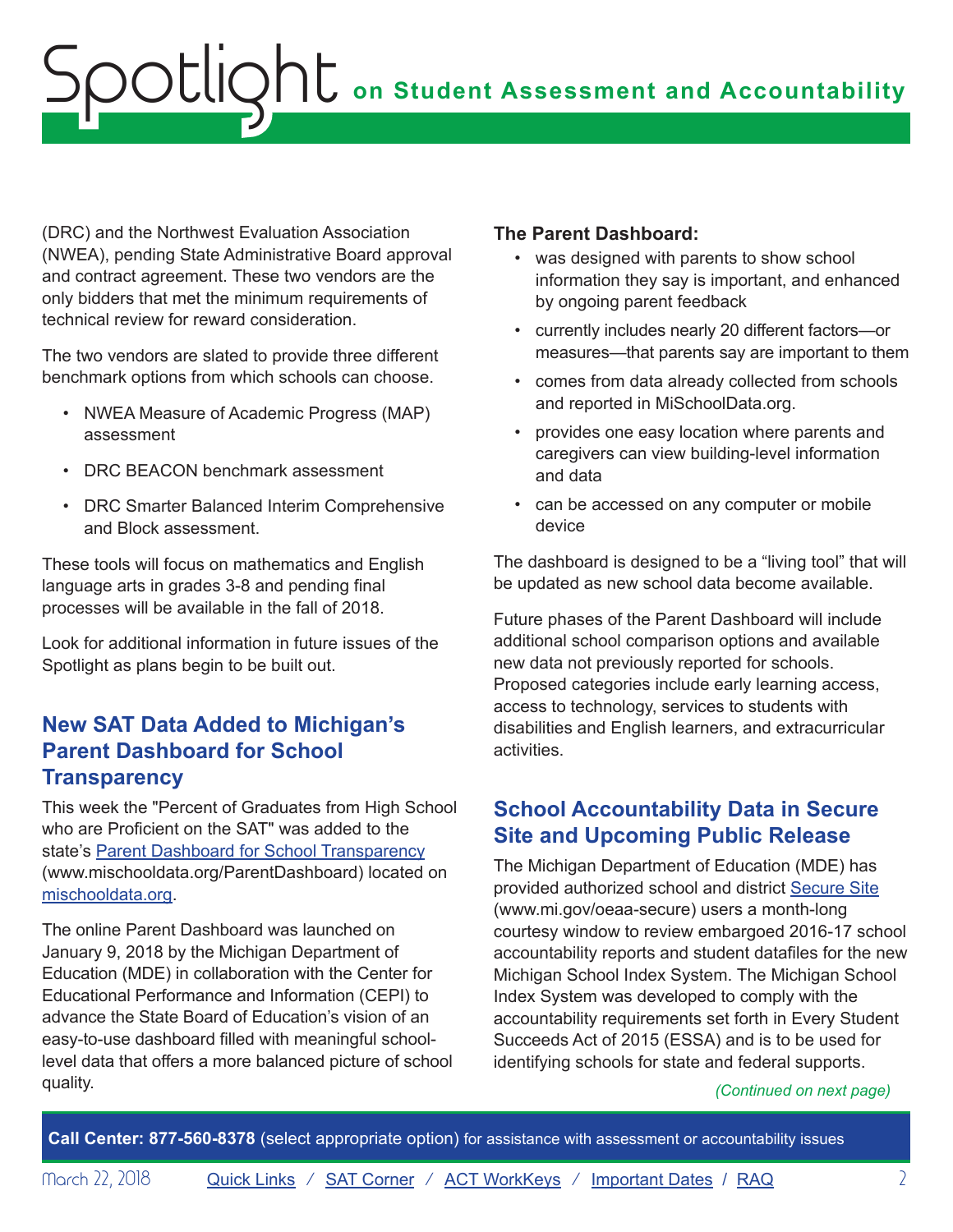<span id="page-2-0"></span>Authorized users of the Secure Site are able to download accountability student datafiles and aggregate school-level accountability reports. Aggregate reports include an overall school index value ranging from 0-100 indicating performance across subgroups and multiple data components. This preview window in the Secure Site is scheduled to close at **5:00 PM on March 26, 2018**. Schools will continue to have access to the unsuppressed accountability reports and student datafiles after the preview window closes.

### **To get started with accountability reports in the Secure Site, please review the** [2016-17 Resource](http://www.mi.gov/documents/mde/Accountability_Preview_Window_Resource_Toolkit_615468_7.pdf)  [Toolkit](http://www.mi.gov/documents/mde/Accountability_Preview_Window_Resource_Toolkit_615468_7.pdf) **for the Accountability Preview Window**.

The toolkit—along with new resources and other supporting materials to help schools and districts communicate school index results—is located on the [Accountability web page](http://www.mi.gov/mde-accountability) (www.michigan.gov/mdeaccountability). Click on the [Michigan School Index](http://www.michigan.gov/mde/0,4615,7-140-81376_59490-251853--,00.html)  [System Preview Window Resources - NEW!](http://www.michigan.gov/mde/0,4615,7-140-81376_59490-251853--,00.html) link under the **Resources for Educators** section.

Please note that school index results are to remain embargoed until the public release of index results on MISchoolData.org in the coming weeks.

## **MDE Seeks Information on K–3 Literacy Assessments Clarification**

The [March 15, 2018 Spotlight](http://www.michigan.gov/documents/mde/Spotlight_3-15-18_617671_7.pdf) [\(www.michigan.gov/](http://www.michigan.gov/mde-spotlight) [mde-spotlight](http://www.michigan.gov/mde-spotlight)), the article on seeking information regarding assessment tools that may be used by local school districts with students up to 3rd grade did not include the following information:

Local districts may only submit for consideration an application and documentation for district-created assessments. Districts wanting to see a particular

vendor-created assessment on the list should encourage the vendor to participate in the information submission process.

Updated lists will be published by **April 30, 2018**  and will be found with additional guidance on the [Academic Standards Early Literacy web page](http://www.michigan.gov/mde/0,4615,7-140-28753_74161-410821--,00.html) ([http://](http://www.michigan.gov/mde/0,4615,7-140-28753_74161-410821--,00.html) [www.michigan.gov/mde/0,4615,7-140-28753\\_74161](http://www.michigan.gov/mde/0,4615,7-140-28753_74161-410821--,00.html) [410821--,00.html](http://www.michigan.gov/mde/0,4615,7-140-28753_74161-410821--,00.html))

The [full article](https://www.michigan.gov/mde/0,4615,7-140-28753_74161-410821--,00.html) is located on the [MDE Home page](http://www.michigan.gov/mde) ([www.michigan.gov/mde](http://www.michigan.gov/mde)) under Current Topics.

# **IMPORTANT REMINDER for Testing with Chromebooks**

For students taking the M-STEP with a Chromebook, the Chromebook **MUST** have the keyboard setting set to the standard "US Keyboard". If the Chromebook keyboard is set to "US International Keyboard", quotation marks and apostrophes do not work.

To check keyboard settings **BEFORE** testing, go to Settings – then Keyboard Settings.

If this problem occurs **DURING** testing, click outside the text box and press CTRL-SHIFT-SPACE BAR to select the US Keyboard.

### **eDIRECT, WIDA AMS, and Secure Site Users Disabled**

The Office of Educational Assessment and Accountability (OEAA) now runs a monthly process that disables users who have not logged into the OEAA Secure Site in the last 14 months. In order to get access to the online management systems, eDIRECT and WIDA AMS, a user must have a specific "enabled" role in the OEAA Secure Site. To keep

### *(Continued on next page)*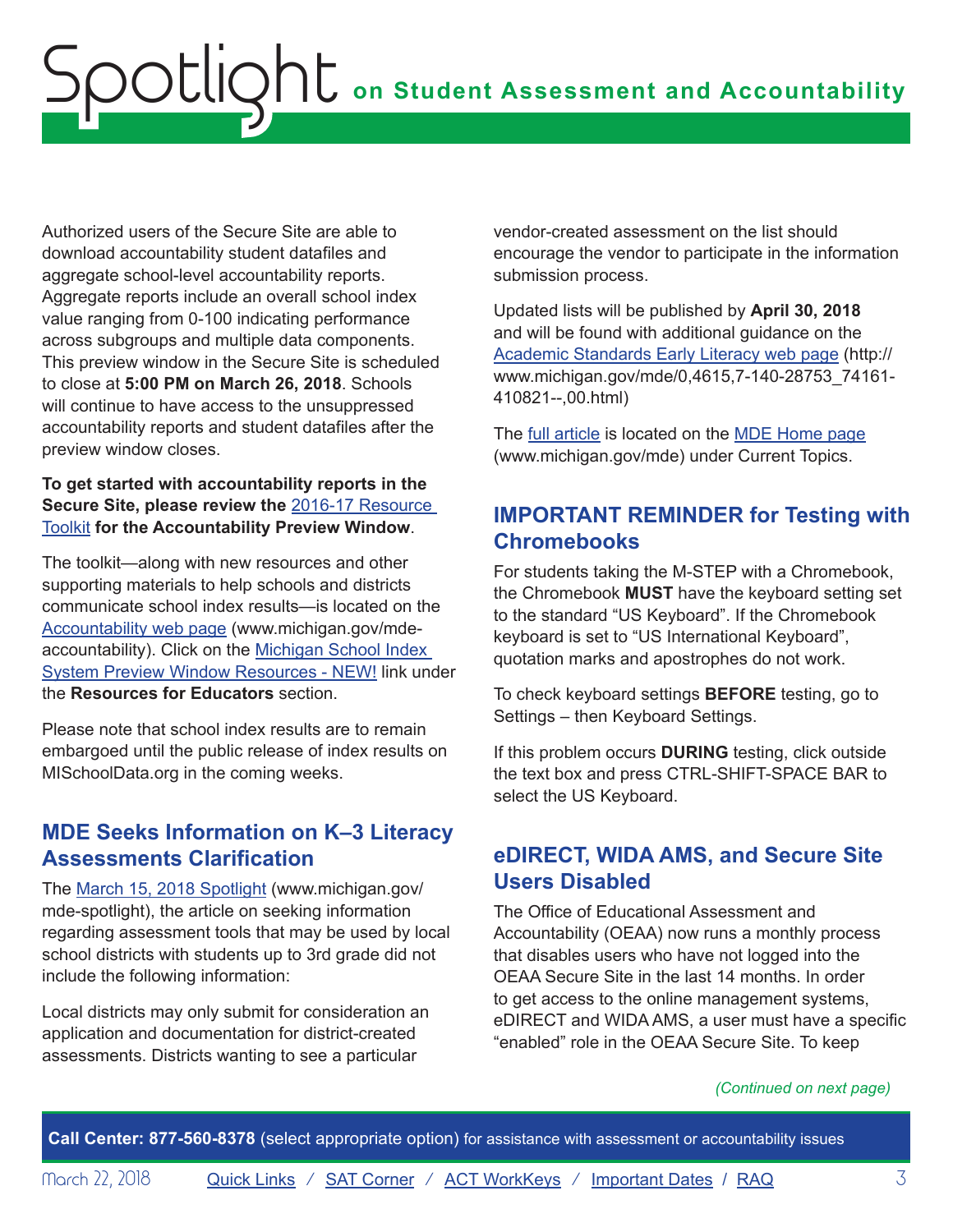<span id="page-3-0"></span>your access to eDIRECT and WIDA AMS, and not be affected by the 14-month rule, you will need to log into the Secure Site once a year (even if you don't have any tasks to complete) so that your user role will not be disabled.

If a district administrator level user of the OEAA Secure Site reenables a user that has been disabled because of this process, the user should immediately log into the Secure Site to prevent their access from being disabled again during the next monthly process.

# **Additional Materials Orders**

Schools have an opportunity to order additional materials for paper/pencil assessments, if needed, for each of the Spring 2018 assessments. Additional materials are ordered from the OEAA Secure Site on the Additional Material Order page. Detailed instructions can be found on the [Secure Site Training](http://www.michigan.gov/securesitetraining)  [web page \(www.michigan.gov/securesitetraining\)](http://www.michigan.gov/securesitetraining) under the **Material Ordering** section, and at the top right of the Secure Site Additional Material Order page by clicking on the Page Instructions link.

As initial material orders come in, it is important to inventory the testing materials to ensure that you have received the expected items and quantities.

- • Did you receive all the expected materials?
- • Do you have newly enrolled students?
- • Do you have students that have changed grade levels?
- • Did you receive your FedEx return labels to ensure materials can be returned on time?
- • Are there any students with new accommodations that were not planned for? Do they need an accommodated version?

• Do you have new students pre-identified to take MI-Access FI online and need to order Expressing Ideas? Expressing Ideas is only available as a paper/pencil assessment.

When you go into the additional material order page, if there is already a quantity completed for an item, you can add to that quantity by changing the number. If the previous entry is still available on the screen, this means that the order has not been pulled yet, so you can continue to add to it. If you remove quantities, it will change your order. Orders will be pulled at the end of every day by the vendors and immediately prepared for shipping.

The Additional Materials Ordering windows are as follows:

 **SAT, WorkKeys, PSAT 8/9 and PSAT 10** March 21 - 28, 2018

 **M-STEP Grades 5, 8 and 11** April 3 - April 24, 2018 (noon)

 **MI-Access Grades 3-8 and 11** April 3 - May 22, 2018 (noon)

 **M-STEP Grades 3, 4 and 7** April 24 - May 15, 2018 (noon)

 **WorkKeys Makeup Orders** April 11 - 12, 2018

### **SAT Makeup Materials (order through College Board)**  April 10 - 12, 2018

**It is important to note:** WorkKeys and SAT Makeup Orders are **separate** materials from the initial testing day, and have **separate** windows to order those materials.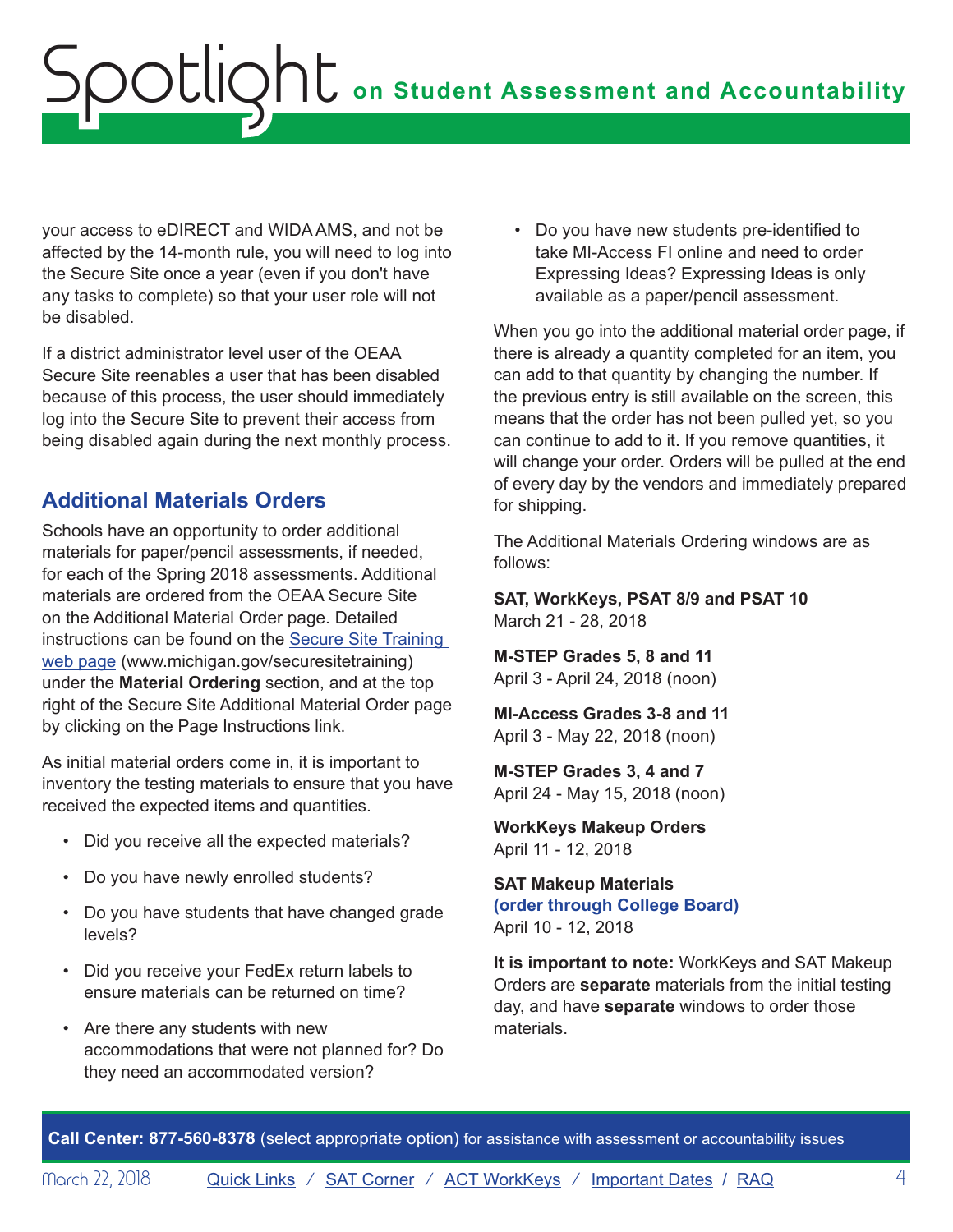### <span id="page-4-0"></span>**Reminder: MI-Access Test Administration Manuals Available**

The MI-Access Test Administration Manuals (TAMs) are available on the [MI-Access web page](http://www.michigan.gov/mi-access) ([www.](http://www.michigan.gov/mi-access) [michigan.gov/mi-access](http://www.michigan.gov/mi-access)) under the **Current Assessment Administration** section.

All staff involved in the MI-Access administration should download, read, and know the policies, procedures, and guidelines documented in the TAMs that are relevant to their role in testing. This is important to ensure a valid, equitable, and trouble-free administration. The TAMs may be downloaded and provided to all staff involved in the test administration.

These two TAMs are:

- • **2018 Functional Independence (FI) Test Administration Manual** – provides specific information for both online testing and students taking the paper/pencil version of the tests
- • **2018 Supported Independence (SI) and Participation (P) Test Administration Manual** – provides specific information for the administration of the tests and the process for entering scores into the online answer document.

### **Important Reminders:**

- All students taking the FI English language arts (ELA) assessment **must take the Expressing Ideas test on paper** whether they are testing online or with paper versions. **There is no online version of FI Expressing Ideas**.
- • Supported Independence and Participation assessments are administered using paper materials but the responses for both the Primary and Shadow Administrators must be entered online. See the [P/SI Online Answer Document](http://www.michigan.gov/documents/mde/P-SI_Online_Answer_Document_-_Instructions_522454_7.pdf)

**[Instructions for Score Entry](http://www.michigan.gov/documents/mde/P-SI_Online_Answer_Document_-_Instructions_522454_7.pdf) located on the** [MI-Access web page \(www.Michigan.gov/mi](http://www.michigan.gov/mi-access)[access](http://www.michigan.gov/mi-access)) for specific instructions on this process.

- • The MI-Access **online** test directions for Functional Independence (FI) are embedded in the testing engine when a student is logged in and the test begins. The online directions are set up to begin text-to-speech upon login by default. Printed directions are **NOT** available for any online FI test.
- • MI-Access paper/pencil test directions are included in the Test Administration Manual.

# **MI-Access Administration Training Opportunities**

### **Training modules**

The MI-Access team would like to highlight a great training tool for you and your staff that is available on the [MI-Access web page](http://www.michigan.gov/mi-access) ([www.michigan.gov/](http://www.michigan.gov/mi-access)  [mi-access\)](http://www.michigan.gov/mi-access) under the **Professional Development**  section. The Participation (P) and Supported Independence (SI) assessments are designed to be administered by two test administrators and we have a [training module series](http://video1.resa.net/mde/PSI/module1.html) (http://video1.resa.net/mde/PSI/ module1.html) provided in a classroom video format that has proven to be very helpful.

This classroom series is produced in seven modules and includes sections on how to prepare for P/SI testing and how to enter the student scores in the online answer document when testing is complete. We highly recommend that all P/SI test administrators review the modules annually. This series does not replace the test administration manual. Make sure all staff members have access to the P/SI Test Administrator Manual.

**Call Center: 877-560-8378** (select appropriate option) for assistance with assessment or accountability issues

March 22, 2018 **[Quick Links](#page-0-0)** / [SAT Corner](#page-8-1) / [ACT WorkKeys](#page-10-1) / [Important Dates](#page-13-1) / [RAQ](#page-14-1) 5 5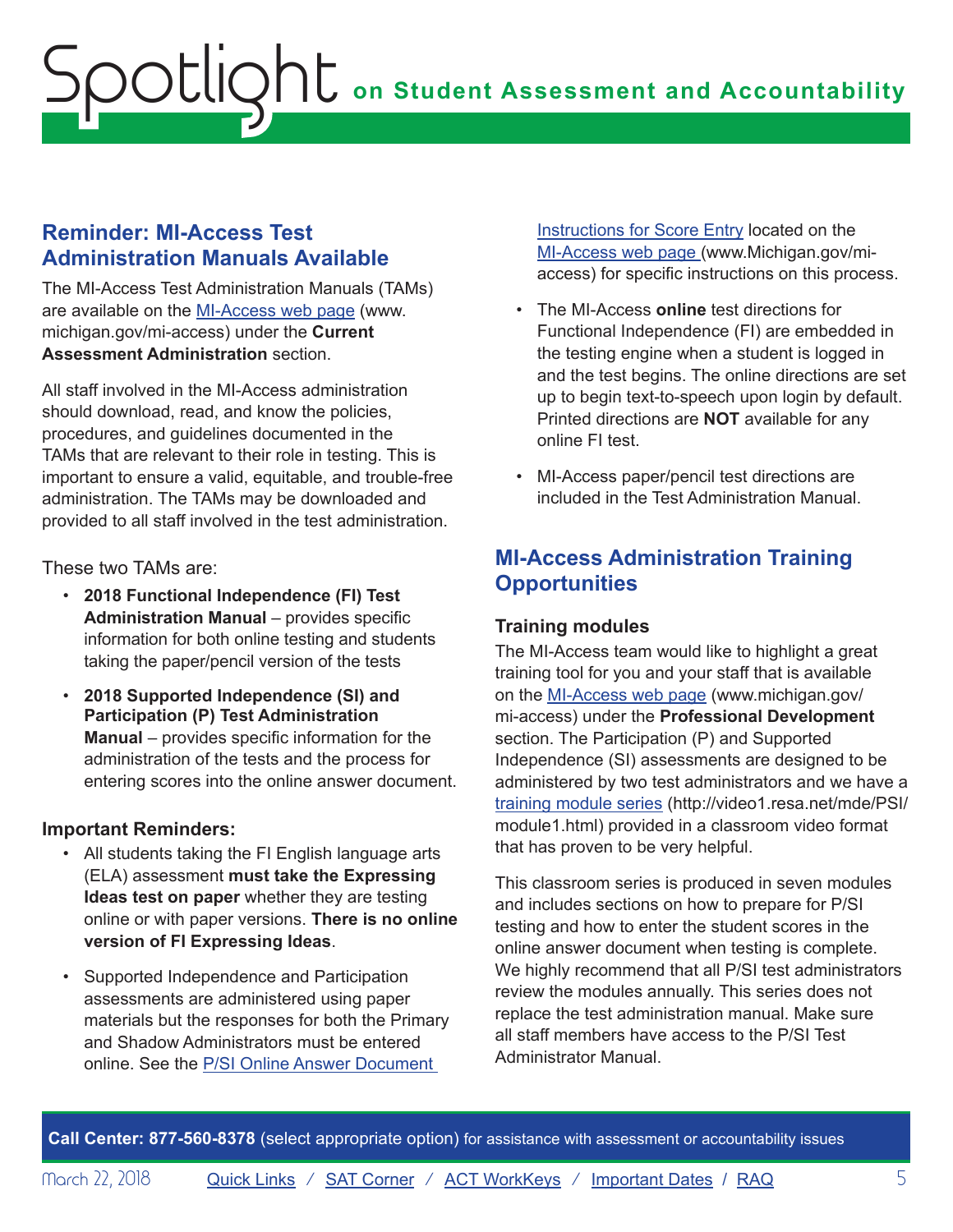### <span id="page-5-0"></span>**Administration Flow Charts**

The administration flow charts for MI-Access are excellent new resources that provide a high-level view of how online and paper/pencil versions of the tests are administered from beginning to end.

The [Spring 2018 MI-Access FI Administration](http://www.michigan.gov/documents/mde/MI-Access_FI_Assessment_Administration_FlowChart_612118_7.pdf)  [Flow Chart](http://www.michigan.gov/documents/mde/MI-Access_FI_Assessment_Administration_FlowChart_612118_7.pdf) and the [Spring 2018 MI-Access P/SI](http://www.michigan.gov/documents/mde/MI-Access_P-SI_Assessment_Administration_FlowChart_612119_7.pdf)  [Administration Flow Chart](http://www.michigan.gov/documents/mde/MI-Access_P-SI_Assessment_Administration_FlowChart_612119_7.pdf) are helpful resources for training staff and reference tools for the administration of all the MI-Access assesments.



Look under the **Professional Development** and **Current Assessment Administration** sections of the [MI-Access web page](http://www.michigan.gov/documents/mde/MI-Access_P-SI_Assessment_Administration_FlowChart_612119_7.pdf) ([www.michigan.gov/mi-access](http://www.michigan.gov/mi-access)) for numerous training items and instructional materials (including the flow charts) to use when preparing for the administration of the MI-Access assessments.

### **M-STEP Test Administration Trainings Series – Chapter 2 Available**

The 2018 M-STEP Test Administration Trainings Chapters 1 and 2 are now available on the [M-STEP](www.michigan.gov/mstep)  [Web page](www.michigan.gov/mstep) (<www.michigan.gov/mstep>). It is posted under the **What's New** and **Professional Development** sections of the web page. This will be a three-part series, organized into before, during, and after the M-STEP administration – for both paper/ pencil and online assessments.

- • **Chapter 1** discusses tasks to be do **before** the M-STEP administration.
- • **Chapter 2** discusses tasks to do **during** the M-STEP administration.
- • When available, **Chapter 3** will discuss tasks that will need to be done **after** the administration.

Be sure to use these resource as you prepare to administer the 2018 M-STEP!

# **Helpful Tips from the Field**

The Michigan Department of Education is gathering a list of helpful tips from Assessment Coordinators, Administrators, and anyone involved in administering state assessments, to share ideas that have worked for you in preparing for and administering state assessments. If you have an idea that you think might be helpful to a colleague, please submit it to [mde](mailto:mde-oeaa%40michigan.gov?subject=)[oeaa@michigan.gov](mailto:mde-oeaa%40michigan.gov?subject=) so we can share your ideas with other Michigan educators!

We have received some helpful tips already – so thank you to those who have already contributed!

### *(Continued on next page)*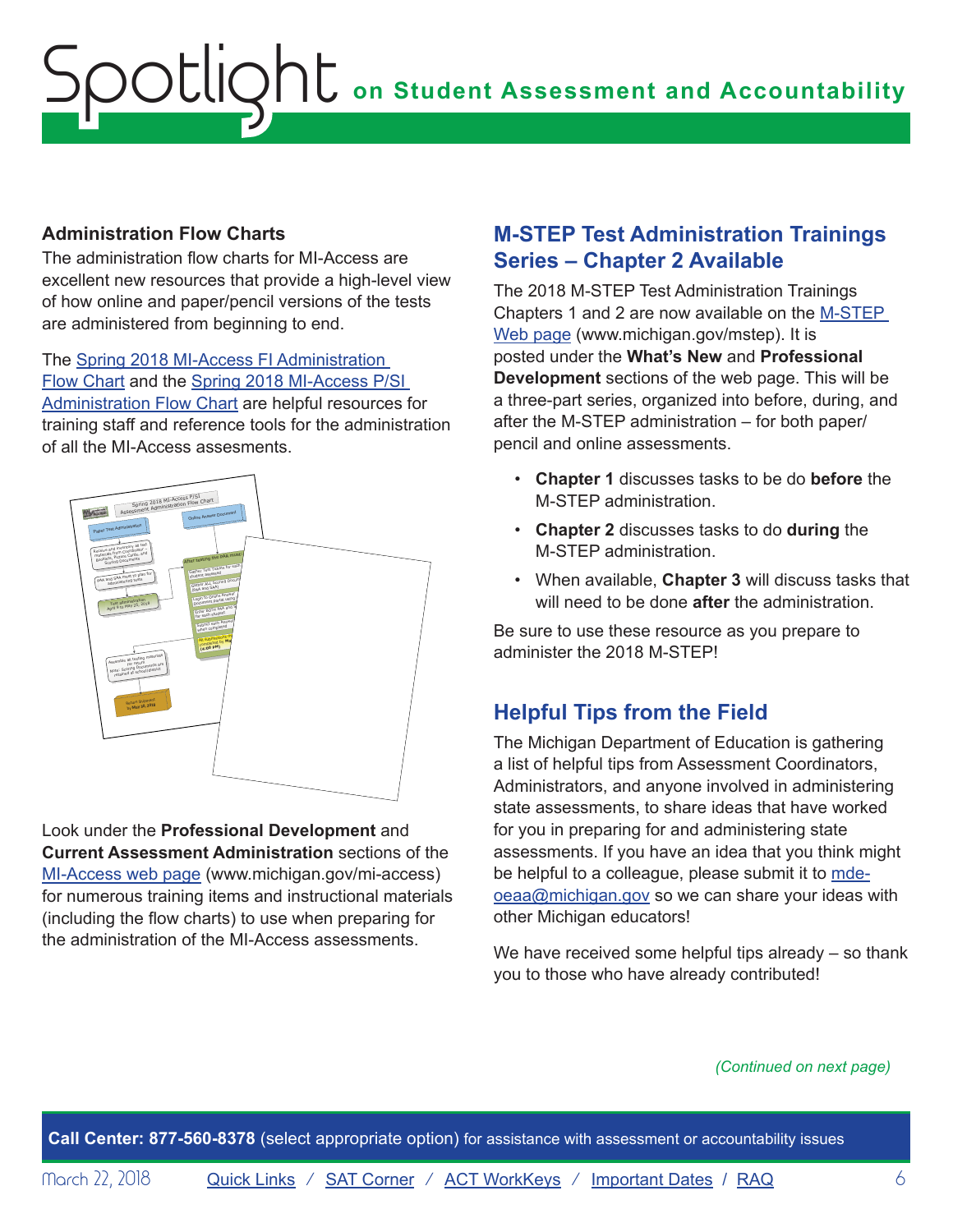### <span id="page-6-0"></span>**Spring 2018 State Assessment Parent Resources Available**

As the M-STEP/MME testing window approaches, schools and teachers will start to get questions from parents regarding how their children will experience state testing in 2018. The communications team at the Michigan Department of Education has prepared several helpful documents that can help you communicate with parents before this year's testing window opens. These documents can also assist you in answering questions that might arise—including requests to allow children to "opt out" of testing.

The [Spring 2018 State Assessment Communication](https://www.michigan.gov/documents/mde/M-STEP_Data_Release_Communications_Toolkit-Fall_final_629778_7.docx)  [Toolkit](https://www.michigan.gov/documents/mde/M-STEP_Data_Release_Communications_Toolkit-Fall_final_629778_7.docx) complete with customizable tools and information to provide to educators, parents and your community, is available now on the [M-STEP](www.michigan.gov/mstep) ([www.](www.michigan.gov/mstep) [michigan.gov/mstep\)](www.michigan.gov/mstep) and [MME](www.michigan.gov/mme) [\(www.michigan.gov/](#page-10-1) [mme](#page-10-1)) web pages under the **General Information** 

There are also a variety of helpful resources geared specifically to parents and students that are available under the **Parent/Student Information** section:

section.

- Parent/Student Video: Spring 2018 M-STEP [video](https://www.youtube.com/watch?v=oz0lT8yLt3E&list=PLQNv-MrTjyhLZWGC8WhRGxoEmynfXUHuc)
- What it Means And What it Offers • Michigan's State Assessment System: What it is,

This popular one-page handout has been updated (spanish, and Arabic translations coming soon). A companion PowerPoint presentation in English has also been updated. This publication provides an overview of Michigan's state assessment system and the upcoming Spring 2018 testing schedule.

**Students Prepare** • Student Testing: What Parents Can Do to Help

This NEW resource helps put state assessment into perspective and provides practical tips on how families can ease students' anxieties and foster success (spanish, and Arabic translations coming soon).

- M-STEP: What can students expect? Video (an updated version will be available soon)
- Parent Guide to State Assessments in Michigan -[National PTA](http://www.michigan.gov/documents/mde/PTA_MI_8PG_29DEC13_FINAL_WEB_498700_7.pdf)
- Parent letter from State Superintendent Brian [Whiston](http://www.michigan.gov/mde/0,4615,7-140-22709_70117-380605--,00.html) (including opt-out information)
- What Parents Show Know About Assessment This NEW resource outlines various types of assessment, available materials, videos and more.



### *(Continued on next page)*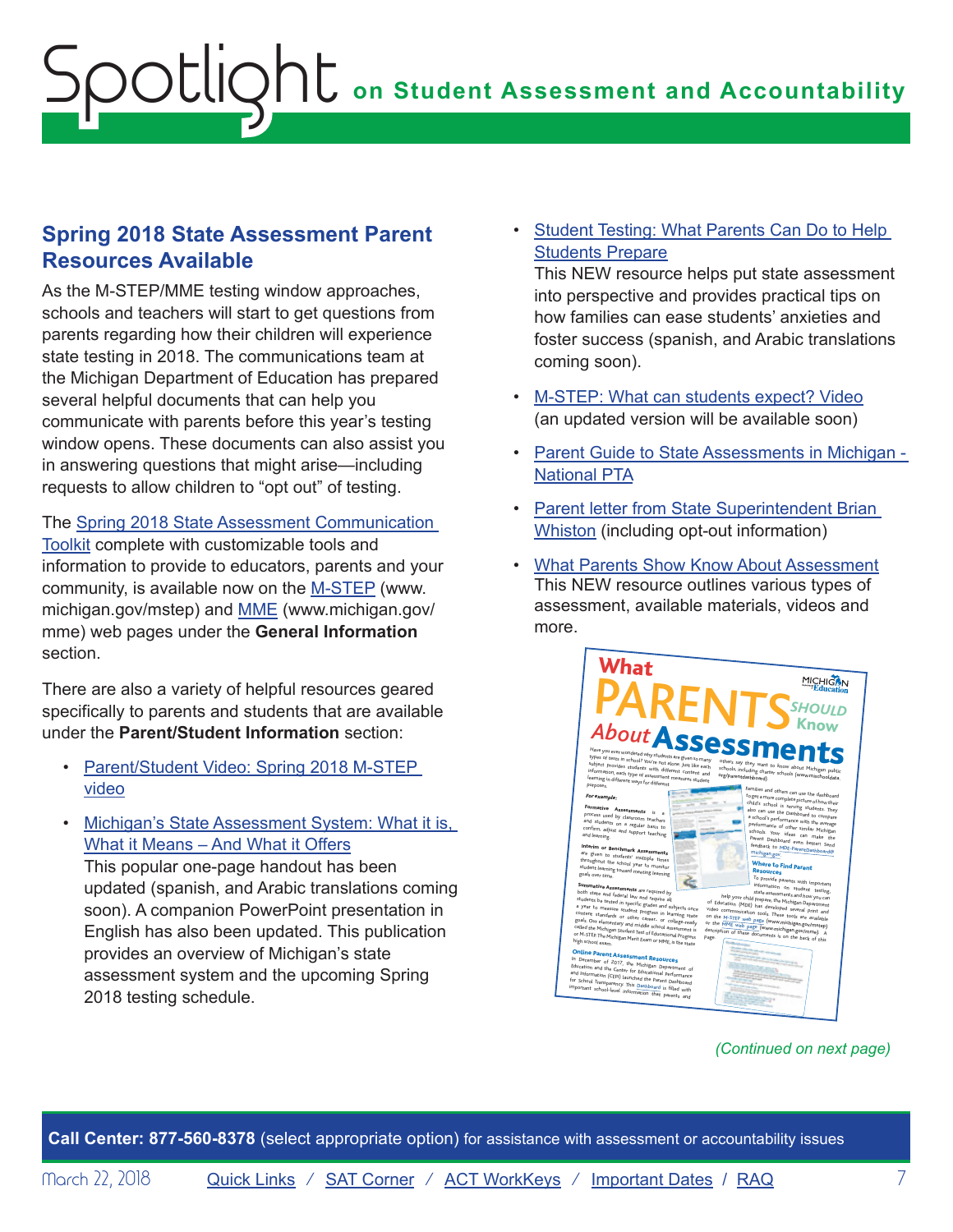<span id="page-7-0"></span>Also available on the MI-Access web page (www. michigan.gov/mi-access):

• [Parent Guide to MI-Access](http://www.michigan.gov/documents/mde/Parent_Guide_to_MI-Access_Final_8.10.16_531866_7.pdf)

Thank you for reviewing and sharing these useful tools with your staff.

# **Example Project Accepting New Coach Applications through May 4, 2018**

The Formative Assessment for Michigan Educators (FAME) project is entering its eleventh year and is seeking interested educators who would like to lead a local learning team of teachers to explore, implement, and reflect on formative assessment practices in their classrooms. FAME coaches are not expected to be the local expert on the formative assessment process – rather FAME coaches are learners along with their learning team.

More information on the FAME project and access to the online [2018-19 New FAME Coach application](https://www.surveymonkey.com/r/FAMEnewcoaches) is available on the [MDE Formative Assessment Process](http://www.michigan.gov/formativeassessment)  [page](http://www.michigan.gov/formativeassessment) [\(www.michigan.gov/formativeassessment](http://www.michigan.gov/formativeassessment)) under **What's New**.

The deadline to apply is **Friday, May 4, 2018**. If you have any questions, contact Kimberly Young, MDE/ OEAA at [youngk1@michigan.gov](mailto:youngk1%40michigan.gov?subject=) or 517-373-0988.



- In 2016-17, 59% of FAME Coaches were classroom teachers. These coaches lead learning teams that were composed of 93% classroom teachers. 50% of learning team members had 16+ years of professional experience and 36% had 6 -15 years.
- We have posted a case study on the MDE Formative Assessment Process page that showcases Muskegon ISD's efforts to build formative assessment practices and assessment literacy throughout the county. Read "The Muskegon Story: Building Trust, Raising Expectations".
- "FAME is a staff-led opportunity that allows our professionals a safe space to examine assumptions about students learning and develop a clear picture of learning before a unit assessment." – Middle School Principal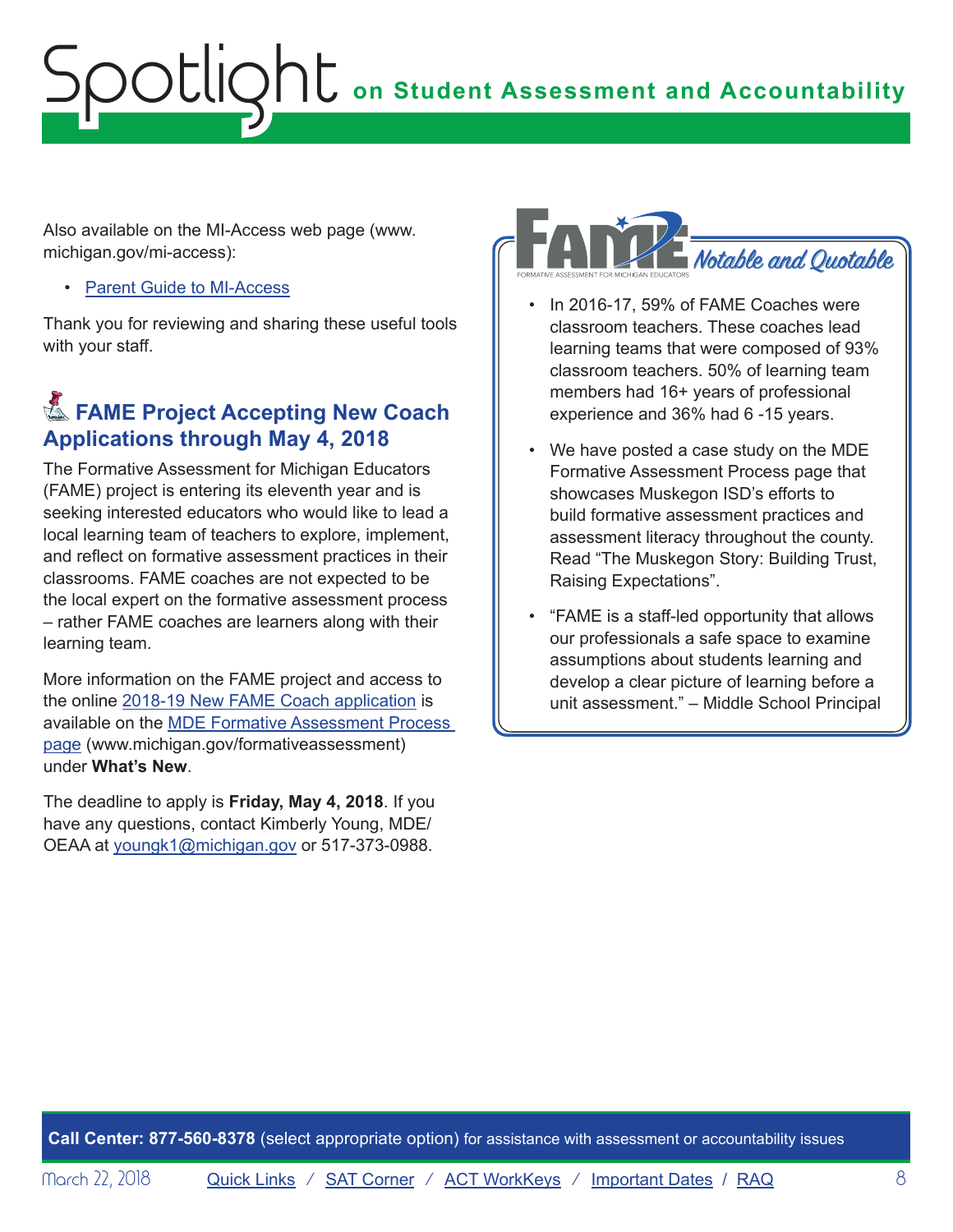# <span id="page-8-1"></span><span id="page-8-0"></span>SAT Corner

 *Information on SAT*™*, PSAT 8/9*™*, and PSAT10*™ *provided by the College Board* 

## **Questions about Spring PSAT 8/9, SAT with Essay, PSAT 10, or PSAT 8/9 for 9th PSAT 10, or SAT?**

- call the Michigan Educator Hotline: 866-870-3127 (select Option 1)
- email [michiganadministratorsupport@](mailto:michiganadministratorsupport%40collegeboard.org?subject=) [collegeboard.org](mailto:michiganadministratorsupport%40collegeboard.org?subject=)

# **Shipments**

Preadministration materials and secure testing materials will arrive this week. All materials will be addressed to the test supervisor. **Please note:**  Supervisors will receive numerous boxes, and standard and accommodated materials will likely come separately. Although the majority of materials should have arrived by today, refer to the tracking information in Secure Site or the tracking emails received by the supervisor to track your shipments.

The College Board ships accommodated materials for all students in the pending and approved status in Michigan's contracted grade levels (11 and 12 for SAT, for example). Therefore, you will likely receive extra materials for students you don't plan to test. You will also get materials for a student who has not yet been approved to use those materials, in the event that the approval occurs before test day. The Services for Students with Disabilities (SSD) coordinator must ensure that a student has been approved for accommodations before the accommodations are provided.

## **Additional Material Order Window for Standard Testing Materials**

If after inventorying materials, a school determines the need for additional standard test books; answer sheets; and/or supervisor manuals for

grade; these materials should be ordered through the Secure Site during the Additional Materials Ordering Window. This window is open **March 21 – 28, 2018**. For questions about using the Secure Site, visit the **Secure Site Training web** [page](http://www.michigan.gov/securesitetraining) [\(www.michigan.gov/securesitetraining](http://www.michigan.gov/securesitetraining)). If additional Student Guides are required, please call the Michigan Educator Hotline at 866-870-3127 to place an order.

### **Rosters**

There are no required templates for rosters to use this year. Supervisors can identify all the students pre-identified for the applicable assessment by running the Student Pre-ID Report in the OEAA Secure Site. For questions about using the Secure Site, visit the [Secure Site Training web page \(www.](http://www.michigan.gov/securesitetraining)  [michigan.gov/securesitetraining](http://www.michigan.gov/securesitetraining)).

The Supervisor Manual provides suggestions for fields to use when creating a Master Student List, a list of all students who will be taking the applicable assessment. However, supervisors do not have to use the suggested fields in the manual. Use whatever information is helpful for test day staff. Supervisors should make a copy of the Master Student List and return this with the testing materials.

Once supervisors have the full list of students that will be testing, these students will then likely need to be divided into individual room rosters. There are no required templates for the individual room rosters.

*(Continued on next page)*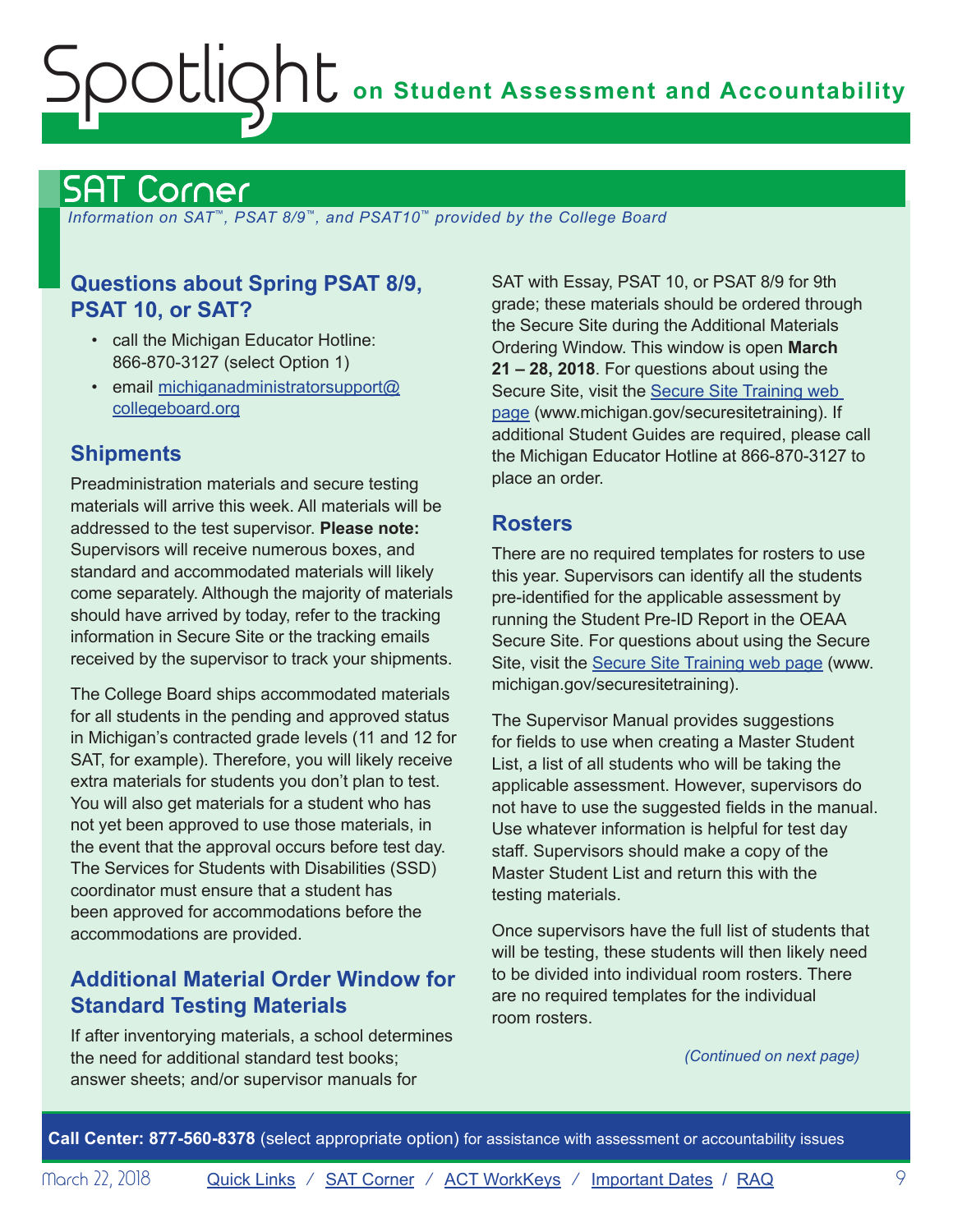### **SAT Preadministration Session: Student Answer Sheet Instructions**

Students should be provided a copy of the Student Answer Sheet Instructions for use during the preadministration session. This will walk students through the questions of the optional questionnaire as well as provide college codes for identifying the student's four free score sends.

Please be aware of an error on page 2 of the instructions that refers to an incorrect page number of the answer sheet.

**Share the following information with your associate supervisors:** Before beginning the preadministration script, direct students to turn to page 2 of their SAT School Day Student Answer Sheet Instructions and find at the top of the second column "Turn to page 7 of the answer sheet." Then direct them to replace the "7" with "11." Return to the script and start your preadministration session.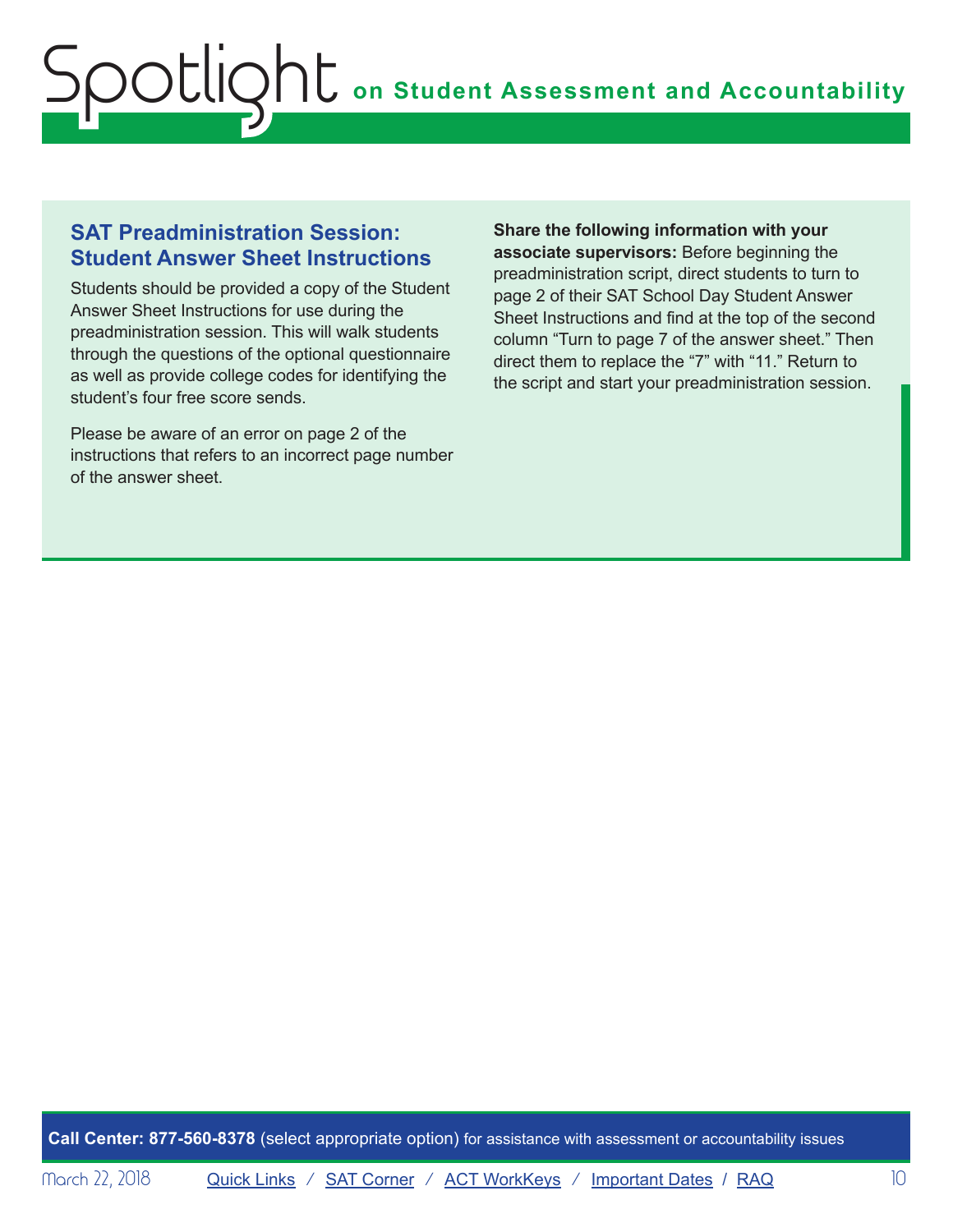**on Student Assessment and Accountability**

<span id="page-10-1"></span>

Information on ACT WorkKeys<sup>®</sup> provided by the ACT<sup>®</sup>.

### **Administration Supplement and State Use Questions**

The [Administration Supplement](https://www.act.org/content/dam/act/unsecured/documents/AdministrationSupplementWorkKeys-MI.pdf) has been posted to the [ACT hosted website](http://www.act.org/stateanddistrict/michigan) ([http://www.act.org/](http://www.act.org/stateanddistrict/michigan) [stateanddistrict/michigan\)](http://www.act.org/stateanddistrict/michigan) in the **Administration**  stage under **Supplements** and a copy was included with your non-secure test materials. This document contains additional information about:

• Examinee Transfers

<span id="page-10-0"></span>Spotlight

- Exceptions to Non-Test Information
- Barcode Labels
- State Use Questions (block 26) are used to collect additional information about examinees and accommodation usage. School staff must grid responses to these questions on the answer documents in block 26 – Local Items. These questions can be completed before or after the examinees complete their nontest information, but they must be completed before the actual testing session begins. You may disregard the "Do not use Questions 18-20" in the instructions and answer all 20 questions. Questions that are not applicable to a particular student should be left blank.

# **Preparing for the Test Administration**

In previous Spotlight Newsletters we've shared the following information about preparing for the ACT WorkKeys test administration:

- [January 18, 2018](http://www.michigan.gov/documents/mde/Spotlight_1-18-18_611438_7.pdf) WorkKeys 2.0 Student Resources and Practice Tests
- [February 1, 2018](http://www.michigan.gov/documents/mde/Spotlight_2-1-18_612790_7.pdf)  Overview of Accommodated Testing
- [March 1, 2018](http://www.michigan.gov/documents/mde/Spotlight_3-1-18_616023_7.pdf) Testing Staff Requirements
- [March 8, 2018](http://www.michigan.gov/documents/mde/Spotlight_3-8-18_616793_7.pdf) Test Administration Materials and Testing Facility Requirements
- [March 15, 2018](http://www.michigan.gov/documents/mde/Spotlight_3-15-18_617671_7.pdf) Test Room Selection and Setup, Test Material Quantities, and Tracking Initial Materials Shipments

This week we'll focus on Answer Document Preparation, Required Break, Lunch Policy, and Administering Extended Mulitiple-Day Sessions.

### **Answer Document Preparation**

There are several steps needed to prepare the answer documents prior to testing day.

### **Apply Barcode Labels to Answer Documents**

For each examinee, school staff must apply the Pre-ID barcode label on page 4 of the answer documents in the shaded area. All answer documents must have a Pre-ID label, no exceptions! Apply the labels right-to-left to ensure the timing tracks are not covered and processing is not delayed. Do not place the barcode label on the front page or in any other location on the answer document.

*(Continued on next page)*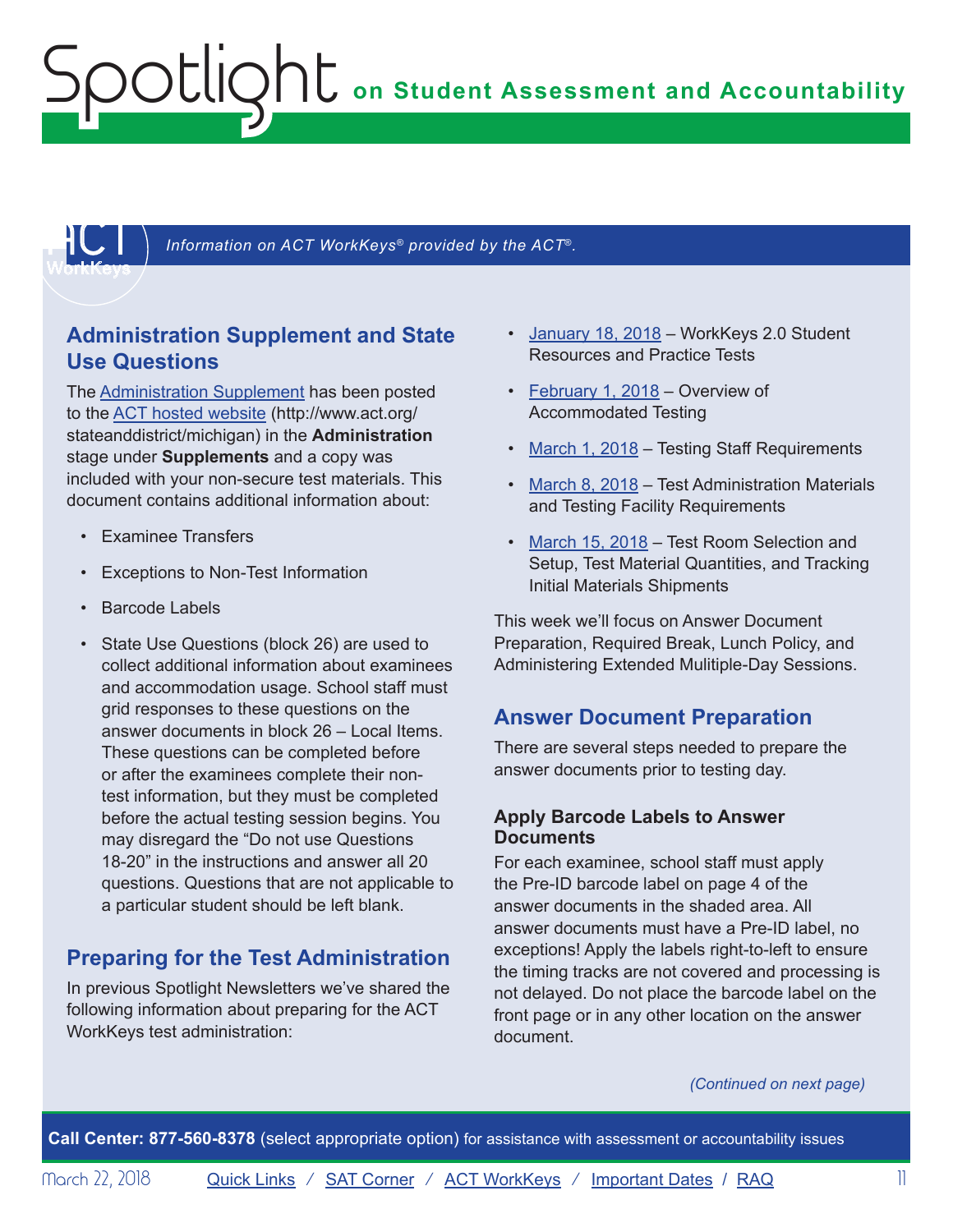

Spotlight

### **Block 18 – Reporting High School Code**

It is not necessary to complete block 18 – Reporting High School Code. Reports will be sent to the school where the examinee tested even if this field is completed.

#### **Updates from Q&A Webinar held March 20, 2018**

 • **Block 26 – Local Use Items** For each examinee, school staff must complete block 26 – Local Use Items using the State Use Questions listed in the [Administration Supplement, r](https://www.act.org/content/dam/act/unsecured/documents/AdministrationSupplementWorkKeys-MI.pdf)eceived with your test materials and posted on the [ACT hosted website](http://www.act.org/stateanddistrict/michigan) ([http://www.](http://www.act.org/stateanddistrict/michigan)  [act.org/stateanddistrict/michigan](http://www.act.org/stateanddistrict/michigan)) in the **Administration** stage.

These questions are used to collect additional information about examinees and accommodation usage and can be completed before or after the examinees complete their non-test information (if done in a separate pre-test session), but they must be completed before the actual testing session begins. You may disregard the "Do not use Questions 18-20" in the instructions and answer all 20 questions. Questions that are not applicable

to a particular student should be left blank.

### • **Completing the Demographic Information**

All examinees must complete the demographic and address information in blocks 1 through 15, including block 3–ID number. This can be done prior to test day in a separate pre-test session or a part of their actual test session. Completing these fields ensures that students are correctly matched across the ACT, SAT, and M-STEP assessments—the required components of the Michigan Merit Exam—in the event the barcode label comes off or becomes unscannable.

### **Required Break Between Applied Math and Graphic Literacy**

ACT requires a 15 minute break between Applied Math and Graphic Literacy for all students, standard-time and accommodated, to allow them time to relax or go to the restroom. The break timing starts when you call stop on Applied Math and ends when you begin reading the verbal instructions for Graphic Literacy, no more than 15 minutes later. The following policies and guidelines apply:

- do not skip, delay, lengthen, or reschedule this break waiting for other rooms or examinees
- • all test booklets must be closed during the break or collected if examinees stay in the room
- • do not leave the test room or test booklets unattended
- • examinees returning late can be readmitted,

*(Continued on next page)*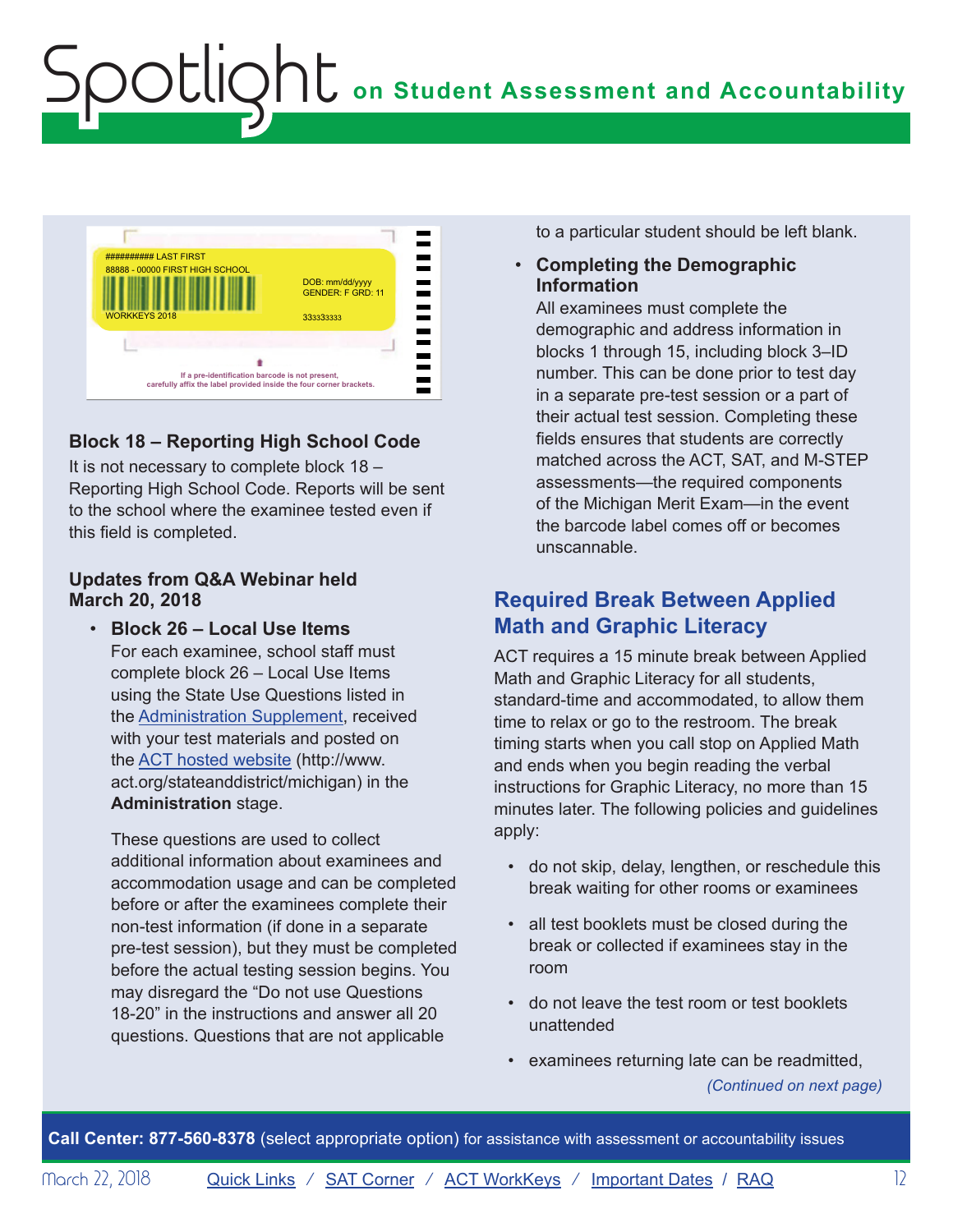but they cannot make up lost time

- • continuously monitor examinees during the break for prohibited behavior
- this break may not include lunch; snacks are allowed but only outside the test room
- if the break is longer than 15 minutes, explain why on the Irregularity Report; breaks longer than 15 minutes will be questioned and may result in canceled scores

# **Lunch Policy**

Standard-time and single-day accommodated students are not allowed a lunch break during the testing session. Snacks during the 15-mihute break between test 2 and test 3 are allowed but only outside the test room.

Accommodated students testing over multiple days are allowed a lunch break between tests. However, each test must be completed in a single session, and the examinee may not return to a test after being dismissed from that test session.

# **Administering Extended and Multiple-Day Sessions**

Standard-time students must be allowed the entire 55 minutes per test even if it appears that all students have finished early.

When administering an extended and/or multipleday testing sessions, the following policies apply.

• **Testing with Extended Time:** All examinees testing in the same room must test with the same timing and begin each test at the same time. Examinees must sit quietly until everyone has completed each test or until stop is called. If all examinees in a room complete a test before time is called, you may begin the next test or dismiss them if it is the last test of the day. In addition, any examinees being tested with any of the administration codes may NOT test in a standard time room. Administration codes are listed on page 11 of the [ACT](https://www.act.org/content/dam/act/secured/documents/pdfs/WK-Admin-SD-Accoms-Secured.pdf)  [WorkKeys Administration Manual – Accomms](https://www.act.org/content/dam/act/secured/documents/pdfs/WK-Admin-SD-Accoms-Secured.pdf), located on the [ACT hosted website](http://www.act.org/stateanddistrict/michigan) ([http://](http://www.act.org/stateanddistrict/michigan) [www.act.org/stateanddistrict/michigan](http://www.act.org/stateanddistrict/michigan)) in the **Administration** stage.

- • **Testing with Stop-the-Clock Breaks:** Any examinees given stop-the-clock breaks must test individually, each in a separate room.
- • **Testing over Multiple Days or During Separate Sessions:** If an examinee is testing over multiple days, each test must be completed in a single session, and the examinee may not return to a test after being dismissed from that test session. The days to not have to be consecutive, but all tests must be completed in sequence within the designated two-week window.

# **Contacting ACT**

If you have questions, you may:

- 1. contact ACT via the [Contact Us web page](http://www.act.org/aap/state/contact.html) [\(www.act.org/aap/state/contact.html](www.act.org/aap/state/contact.html))
- 2. call ACT at 800-553-6244 9:30 AM – 6:00 PM ET
	- standard time: ext. 2800
	- accommodations: ext. 1788
- 3. email accommodations questions to [ACTStateAccoms@act.org](mailto:ACTStateAccoms%40act.org?subject=)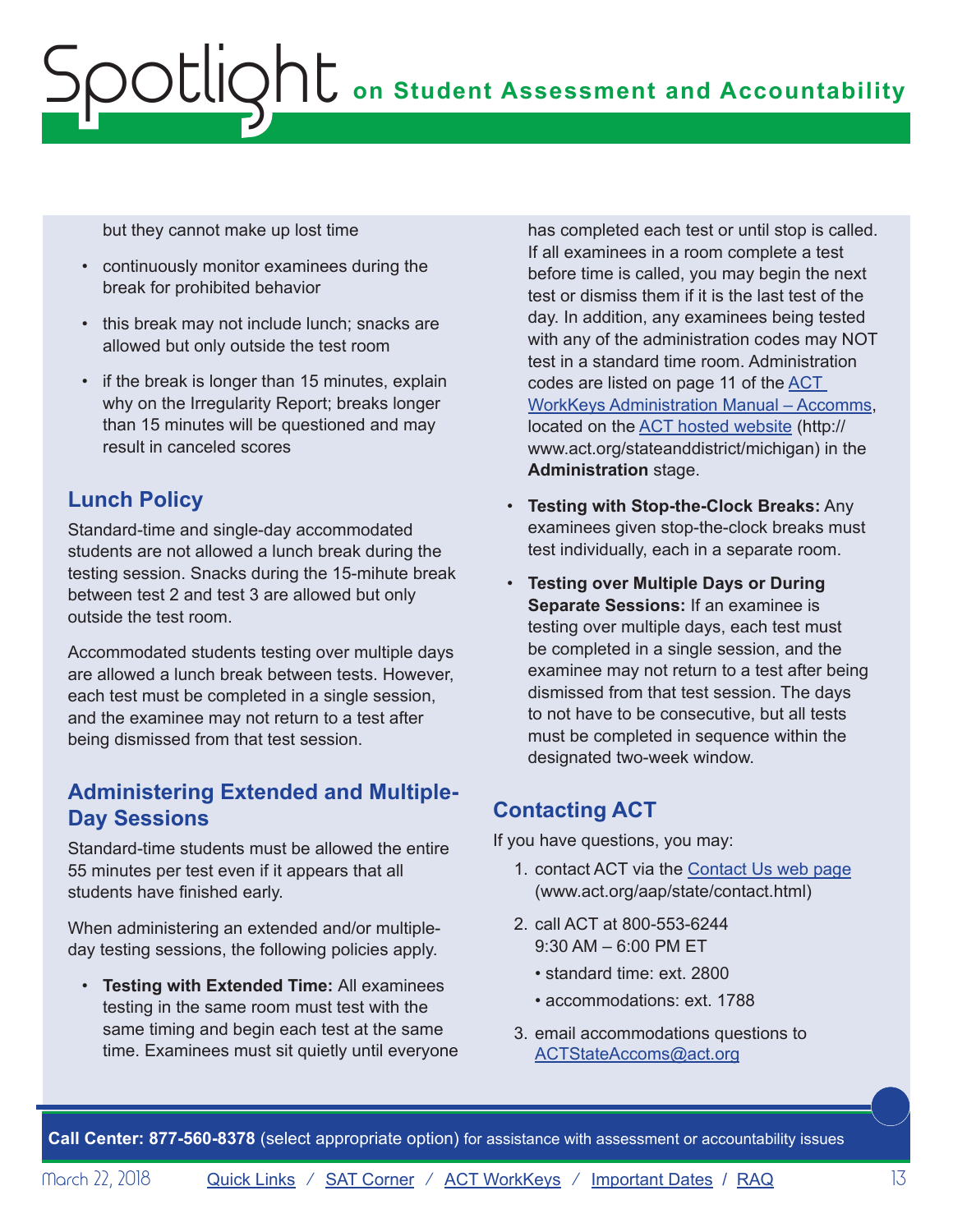# <span id="page-13-1"></span><span id="page-13-0"></span>**Important Dates**

# **Approaching Deadlines!**



- **Friday, March 23, 2018:**
- • **WIDA ACCESS for ELLs** and **WIDA Alternate ACCESS for ELLs** testing window **CLOSES**

### **March 28, 2018:**

- • **SAT with Essay, PSAT 10,** and **PSAT 8/9 for 9th Grade** Additional Material Order Window for standard testing materials only in the OEAA Secure Site **CLOSES**
- • **ACT WorkKeys** Additional Material Order Window for standard testing and accommodated materials in the OEAA Secure Site **CLOSES**

### **March 30, 2018**

• **WIDA ACCESS for ELLs** and **WIDA Alternate ACCESS for ELLs** material return shipment date

# **Coming Next Week . . .**

### **March 26 – 28, 2018:**

• **M-STEP Grades 5, 8 and 11** materials arrive in schools

# **March 2018**

### **Now – May 22, 2018:**

• **M-STEP** and **MI-Access** Off-Site Test Administration Request window for individual students, such as homebound or expelled with service students – submit request [here](https://baameap.wufoo.com/forms/offsite-test-administration-request-spring-2018/)  ([https://baameap.wufoo.com/forms/offsite-test](https://baameap.wufoo.com/forms/offsite-test-administration-request-spring-2018/)[administration-request-spring-2018/\)](https://baameap.wufoo.com/forms/offsite-test-administration-request-spring-2018/)

# **April 2018**

### **M-STEP**

### **April 2 – 4, 2018:**

• **M-STEP–grades 5, 8, and 11** materials arrive in schools for schools that requested alternate delivery dates

### **April 3 – 24, 2018 (closes at noon):**

• **M-STEP–grades 5, 8, and 11** Additional Material Orders Window in the OEAA Secure Site

### **April 9 – May 4, 2018:**

• **M-STEP–grades 5, 8, and 11 Online Test Administration Window**

### **April 24 – May 15, 2018 (closes at noon):**

• **M-STEP–grades 3, 4, 6, and 7** Additional Material Orders Window in the OEAA Secure Site

### **April 30 – May 25, 2018:**

• **M-STEP–grades 3, 4, 6 and 7 Online Test Administration Window**

### **MI-Access**

### **April 3 – May 22, 2018 (closes at noon):**

• **MI-Access–grades 3-8 and 11** Additional Material Orders Window in the OEAA Secure Site

### **April 9 – May 25, 2018:**

• **MI-Access Alternate Assessments–grades 3-8 and 11 Online and Paper/Pencil Test Administration Window** 

### *(Continued on next page)*

**Call Center: 877-560-8378** (select appropriate option) for assistance with assessment or accountability issues

March 22, 2018 **[Quick Links](#page-0-0)** / [SAT Corner](#page-8-1) / [ACT WorkKeys](#page-10-1) / [Important Dates](#page-13-1) / [RAQ](#page-14-1) 14 14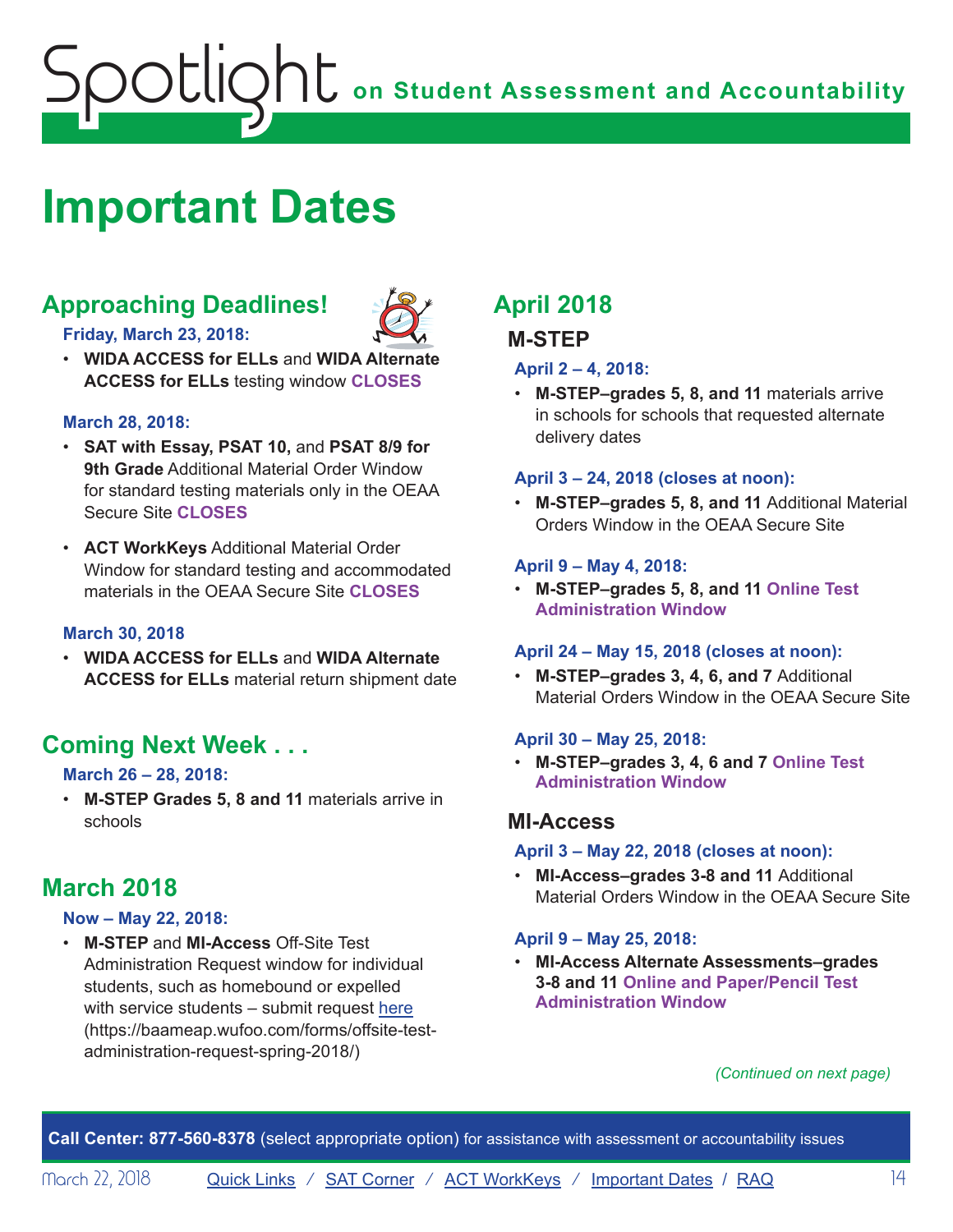### <span id="page-14-0"></span>**SAT/PSAT**

### **April 10, 2018:**

• **SAT with Essay Initial Test Da**y

### **April 10 and/or 11, 2018:**

• **PSAT for grades 9 and 10 Initial Test Dates** 

### **April 10-12, 2018:**

• **SAT** Makeup Materials – order through College Board **April 11, 2018:** 

### **April 10 – 24, 2018:**

• **SAT/PSAT Accommodated Test Administration Window**

### **April 24, 2018:**

• **SAT Makeup Test Day** 

### **April 24 – 25, 2018:**

• **PSAT Makeup Test Days** 

# **ACT WorkKeys**

### **April 11, 2018:**

• **ACT WorkKeys Initial Test Day** 

### **April 11 - 12, 2018:**

• **ACT WorkKeys** Order materials for makeup test administration

### **April 11 – 24, 2018:**

• **ACT WorkKeys Accommodated test administration window**

### **April 25, 2018:**

• **ACT WorkKeys Makeup standard-time test administration**

### **April 25 – May 1, 2018:**

• **ACT WorkKeys Makeup accommodated test administration window** 

# <span id="page-14-1"></span>**Recently Asked Questions . . .**

### **We have new students that have been submitted in the Michigan Student Data System (MSDS). Why are they not showing on the OEAA Secure Site or eDIRECT?**

The Office of Educational Assessment and Accountability (OEAA) did a one-time pull in January from MSDS for pre-identification of students for the Spring 2018 assessments. The OEAA does not continue to pull student enrollment information from

MSDS for pre-identification. Schools are responsible for pre-identifying students directly on the OEAA Secure Site through the end of testing.

Student enrollment information is not required to be submitted in MSDS at this time to pre-identify a student for the spring assessments. Additional information can be found in the [December 14, 2017](http://www.michigan.gov/documents/mde/Spotlight_12-14-17_608699_7.pdf)  [Spotlight](http://www.michigan.gov/documents/mde/Spotlight_12-14-17_608699_7.pdf) ([www.michigan.gov/mde-spotlight\)](http://www.michigan.gov/mde-spotlight).

### *(Continued on next page)*